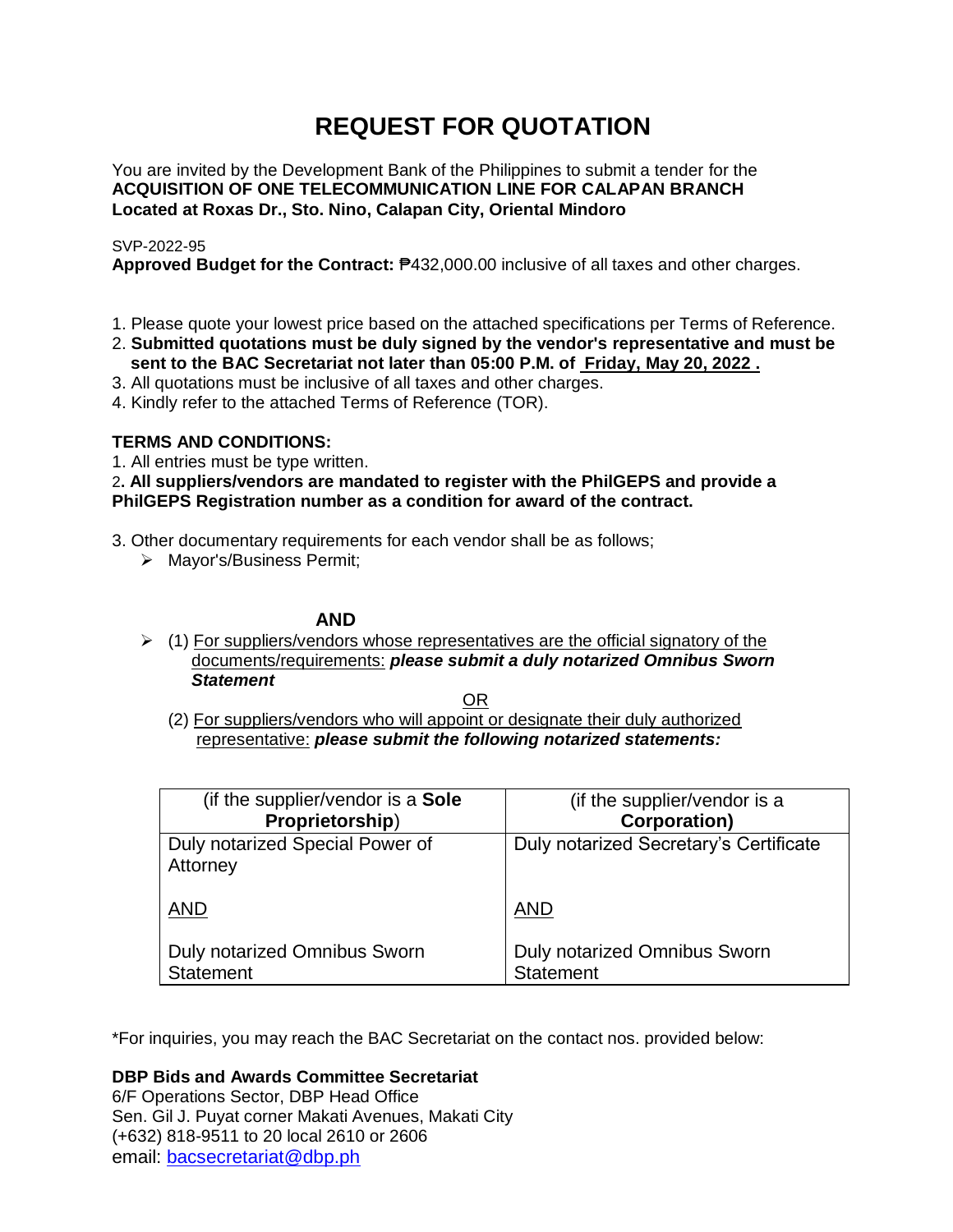### **Annex A**

# ACQUISITION OF NEW, ADDITIONAL AND/OR REPLACEMENT TELECOMMUNICATION LINE/CONNECTIVITY SERVICE FOR THE DEVELOPMENT BANK OF THE PHILIPPINES (DBP)-**CALAPAN BRANCH**

### APPROVED BUDGET FOR THE CONTRACT: Php 432,000

### **TECHNICAL SPECIFICATIONS**

### A. BACKGROUND

The telecommunication connectivity service (line) is for the connection of DBP online systems, services and facilities in any of the following DBP remote sites:

- A.1. Branch Office, including:
	- A.1.a. Lending Center
	- A.1.b. Cash Center
	- A.1.c. Branch-Lite Unit
- A.2. Automated Teller Machine (ATM)

### **B. OBJECTIVE**

To acquire stable, reliable and secure telecommunication connectivity/line service to link DBP remote sites to the Head Office from an authorized and qualified telecommunication service provider (Telco).

### C. COVERAGE OF THE CONTRACT

The contract will be for a one (1) year period starting from date of acceptance of service with the option for automatic renewal.

### **D. MINIMUM SPECIFICATIONS**

- D.1. Connectivity/Line Service Availability
	- > The minimum availability of service is 99.6%.
- D.2. Connectivity/Line Specifications
- D.2.a. Branch Office ⊽
	- D.2.a.i. Wired MPLS/VPN, Radio Last Mile with minimum of 10 Mbps bandwidth
	- D.2.a.ii. Inclusive network equipment, such as router and or router/modem, must not be on End-of-Life/End-of-Support status within the contract period
	- D.2.a.iii. Router must support GRE/mGRE tunneling and IP Security (ex. dynamic VPN) and SNMP
	- D.2.a.iv. DBP shall have the full access of the router
	- D.2.a.v. Provide near real time and historical link monitoring

#### D.2.b. ATM - Wired п

- D.2.b.i. VPN connection at least 128 Kbps via MPLS
- D.2.b.ii. Inclusive network equipment, such as router and or router/modem, must not be on End-of-Life/End-of-Support status within the contract period
- D.2.b.iii. Support GRE tunneling and SNMP
- D.2.b.iv. Provide near real time and historical link monitoring

Page 1 of 4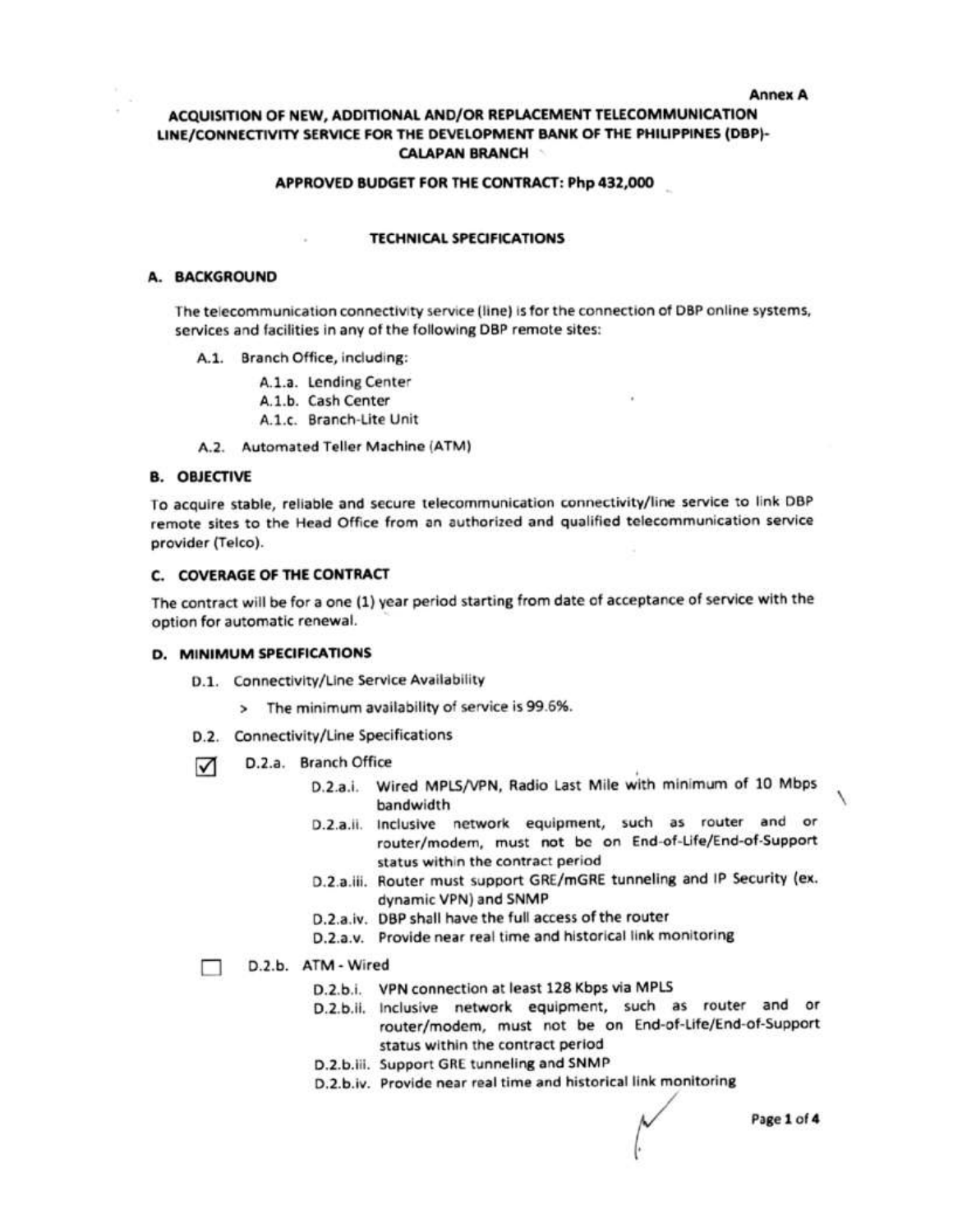# ACQUISITION OF NEW, ADDITIONAL AND JOR REPLACEMENT OF TELECOMMUNICATION LINE/ CONNECTIVITY SERVICE FOR THE DEVELOPMENT BANK OF THE PHILIPPINES (DBP)

- D.2.c. ATM Wireless
	- D.2.c.i. Provide data transmission function by public GPRS/GSM network or higher
	- D.2.a.vi. Inclusive network equipment, such as router and or router/modem, must not be on End-of-Life/End-of-Support status within the contract period
	- D.2.c.ii. Support GRE Tunneling and SNMP
	- D.2.c.iii. Provide GUI access for local and remote management
	- D.2.c.iv. Operate at -30~+75°C temperature
	- D.2.c.v. Has LED status indication
	- D.2.c.vi. Support RJ45 console port
	- D.2.c.vii. Include: 1 power cord, 2 antennas, 1 console cable, 1 set documentation
	- D.2.c.viii. Provide near real time and historical link monitoring.
	- D.2.c.ix. Meet the average latency requirement of not greater than 200ms measured using the Ping utility or any similar mobile applications
	- D.2.c.x. Meet signal requirement of not less than 2 bars measured using mobile or similar devices capable of said measurement
	- D.2.c.xi. DBP shall have full access to the Modem/Router
- D.3. Support Services and Incident Management
	- D.3.a. The Telco shall provide 24 x 7 onsite, telephone and email support. For every service unavailability/downtime reported, the response time shall be within thirty (30) minutes.
	- D.3.b. Upon the occurrence of service unavailability/downtime, the Telco shall:
		- D.3.b.i. Conduct problem isolation/resolution and link restoration activities
		- D.3.b.ii. Notification via electronic mail (E-mail) and telephone within one (1) hour of the occurrence
		- D.3.b.iii. Minimum of twice a day status report to DBP via E-Mail
		- D.3.b.iv. Estimated time of arrival (ETA) if onsite activities required
		- D.3.b.v. Estimated time of resolution (ETR)
		- D.3.b.vi. Root cause
		- D.3.b.vii. Comply with DBP policies on security and confidentiality during support services.
	- D.3.c. The Telco shall submit an incident report stating the reason/s for the outage and detailing the steps undertaken to resolve a particular problem upon DBP's request.
- D.4. Service Performance Review
	- > The Telco shall conduct a performance review session at least once every quarter of a year

### E. TELECOMMUNICATION CONNECTIVITY/LINE REQUIREMENT CLASSIFICATION

The primary objective of the following provisions is to have multiple Teicos per site, providing service redundancy, high availability and avoiding single point of failure.

- E.1. New Telecommunication Line Requirement
	- E.1.a. Covered Sites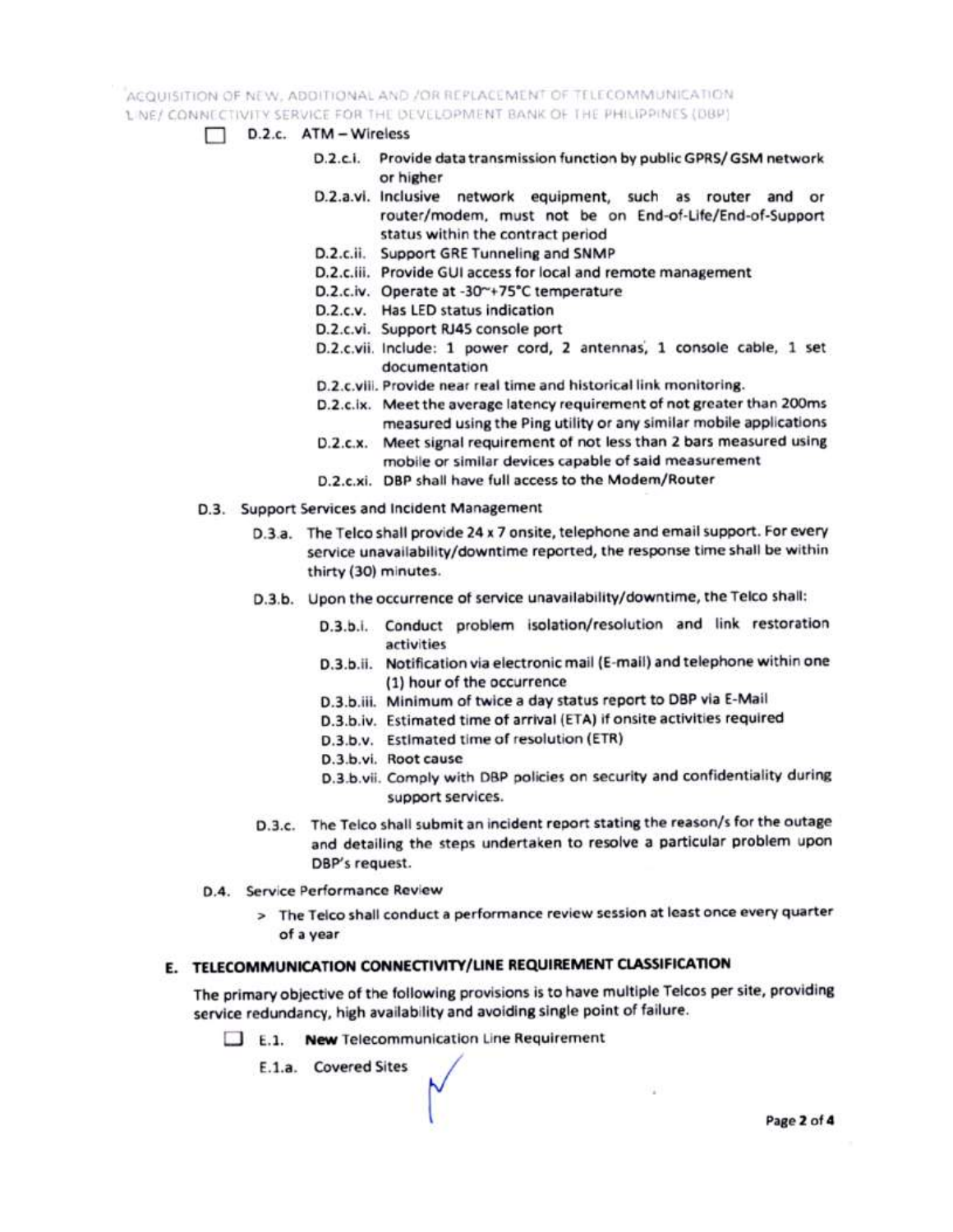ACQUISITION OF NEW, ADDITIONAL AND /OR REPLACEMENT OF TELECOMMUNICATION LINE/ CONNI CTIVITY SERVICE FOR THE DEVELOPMENT BANK OF THE PHILIPPINES (DBP).

### > New remotes sites

### E.1.b. Telco Selection Criteria

- > Telecommunication Line for Branch Office
	- E.1.b.i. Two (2) different Telcos (Telco A and Telco B) shall be selected
	- E.1.b.ii. Telco A is the lowest (winning) provider
	- E.1.b.iii. Telco B is the second lowest provider
- > Telecommunication Line for Additional ATM Facility of a Branch Office
	- E.1.b.iv. The Telco must be different from the one which has the majority or most of the telecommunication connectivity services provided for the ATM/s of that Branch Office
- E.2. Additional Telecommunication Line Requirement
	- E.2.a. Covered Sites
		- > For existing sites with existing telecommunication line/s
	- E.2.b. Telco Exception
		- > The Telco/s of the existing line/s servicing the site shall not be invited and will not be allowed to participate
- E.3. Replacement Telecommunication Line Requirement  $\overline{\mathcal{M}}$ 
	- E.3.a. Covered Sites
		- > For existing sites with existing telecommunication line/s
	- E.3.b. Telco Exception
		- E.3.b.i. For Telco Redundancy Replacement
			- > The Telco of the existing line/s servicing the site including the one to be replaced shall not be invited and will not be allowed to participate
		- E.3.b.ii. Replacement for the Purpose of Telecommunication Line Capacity (Bandwidth) Upgrade
			- > The Telco of the other existing line/s servicing the site (i.e., other than the one to be replaced) shall not be invited and will not be allowed to participate
		- E.3.b.iii. For Wireless to Wired Facility Replacement
			- > The Telco of the other existing line/s servicing the site (i.e., other than the one to be replaced) shall not be invited and will not be allowed to participate

### F. DISCONTINUANCE OF SERVICE

DBP can opt to discontinue the service within the contract period without pre-termination fee/s, if the Telco provider fails to meet the required minimum availability of service, specified in item D.1, for three (3) consecutive months (3-strike rule)

### G. PAYMENT

The payment shall be in a monthly basis every after the service acceptance.

Page 3 of 4